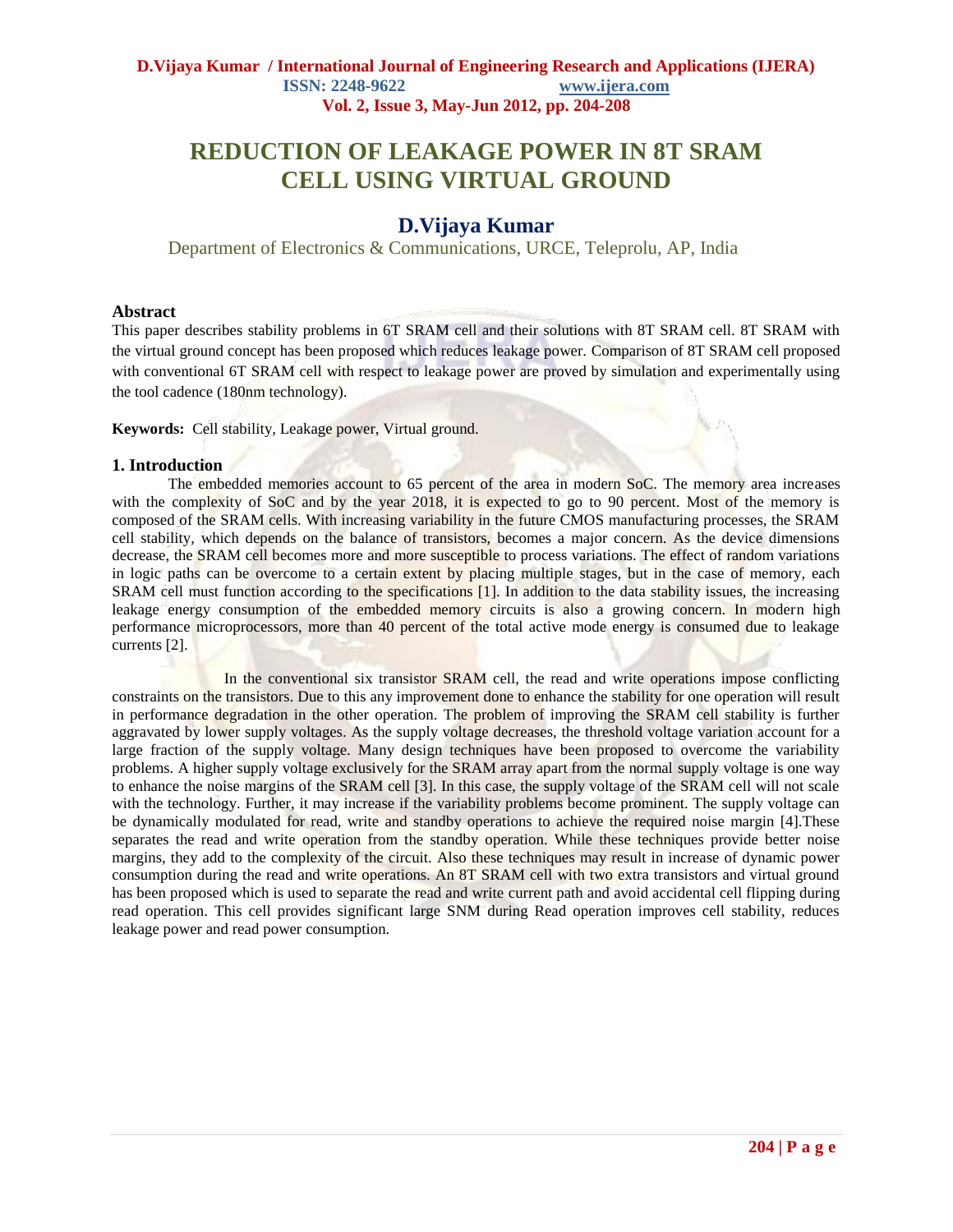## **2. Conventional 6 T SRAM Cell**



Fig 1 Conventional Six Transistor SRAM Cell

Transistors P1, N1 and P2, N2 form the two inverters that are connected back to back. Transistors N3 and N4 form the pass transistors. BL and BLbar forms the bitline and its complement. These are connected to other peripheral circuits such as precharge circuit, write circuit and sense amplifier. WL is the wordline signals that activates the read and write operations.

The write operation involves precharging both bitlines to VDD, and pulling one of the bitlines to ground depending on the value that is being written. The wordline WL is activated after the precharge cycle and the logic values on BL and BLbar are transferred to nodes T and F respectively. The read operation also consists of two stages. Initially both bitlines are precharged to VDD and then the wordline WL is activated. The bitline connected to the node storing the logic value "0" is pulled down. The sense amplifier senses this voltage difference at the bitline and amplifies to CMOS logic levels. In order to provide better writeability, it is desired that transistors P1, N1 and P2, N2 should be made weak and pass transistors N3 and N4 should be made strong. The opposite is desired for reading. The read operation should not destroy the data in the SRAM cell. Hence, stronger inverters and weaker pass transistors are desired.

Consider node T storing logic value "0". During the read operation, the bitline BL is precharged to VDD and then the wordline WL is activated. At this point, the initial voltage of BL is VDD and that of node T is "0". The pass transistor N3 and cell transistor N1 form a voltage divider network. Due to this the voltage at node T is raised above "0". To ensure a safe read operation, transistor N1 should be made stronger than N3. The ratio of width of transistor N1 to that of N3 is called the β ratio of the SRAM cell. Typically the value of β is greater than 2.

#### **2.1 Failures in Six Transistor SRAM cell due to process variations:**

The mismatch in the dimensions of the transistors and changes in the threshold voltage due to process variation may cause the SRAM cell to malfunction. In [5] and [6], the failures in a SRAM cell due to process variations have been classified into three types.

#### **2.2.1 Access time failure**

The time required to produce a specified voltage difference between the two bitlines either during the read or write operations is defined as the access time. Due to variation in the device dimensions and the parameters, if the access time exceeds the tolerance limit then there may be failure to either write or read a logic value. This failure is defined as an access time failure.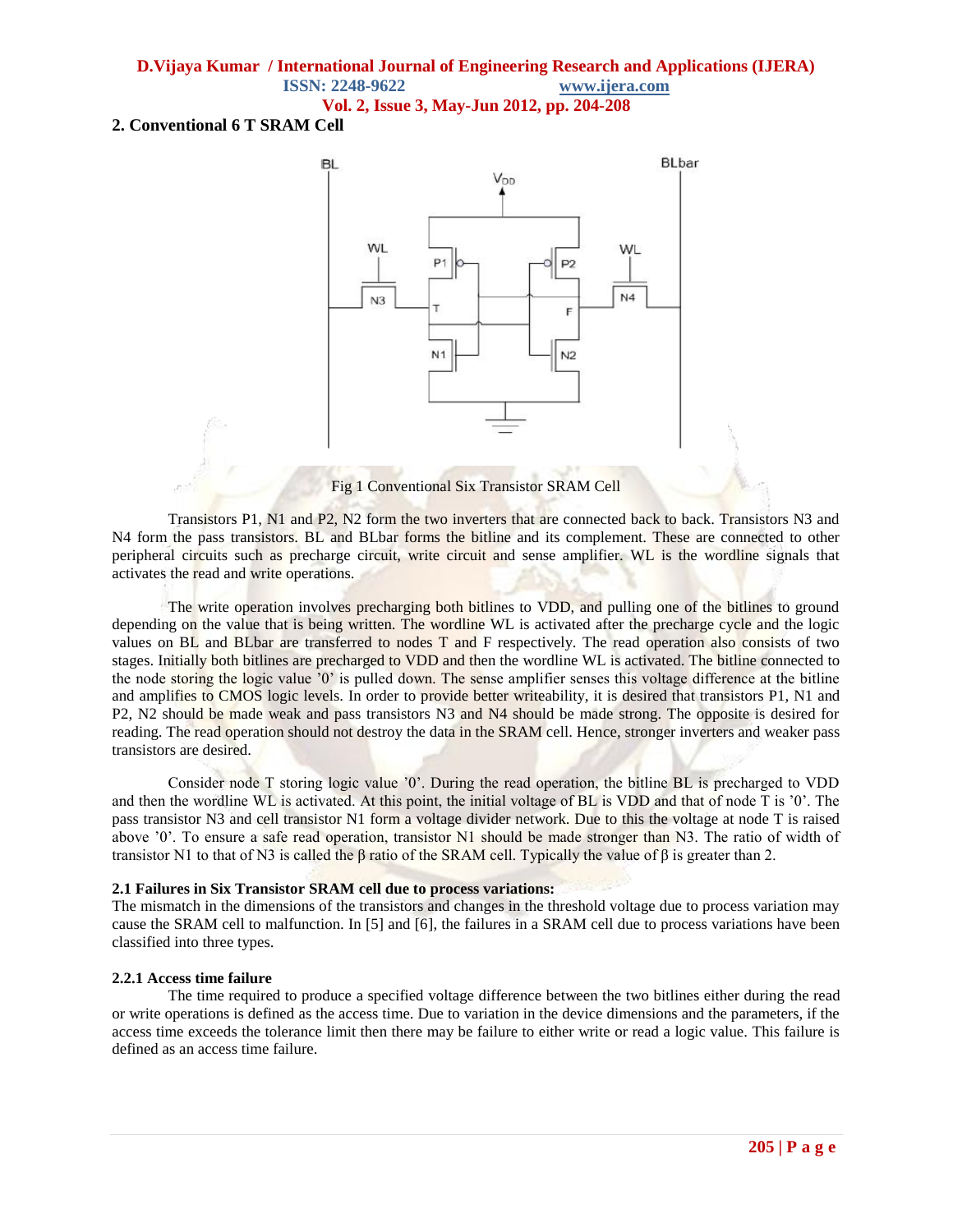#### **2.2.2 Read failure**

The read operation results in formation of a voltage divider network comprising of the access transistors N3 or N4 with the pull down transistors N1 or N2 respectively. This results in an increase of voltage in node storing logic value  $\gamma$ . Due to process variations, if this voltage rises above the trip voltage of the inverter then the logic value stored in the cell gets corrupted resulting in a failure. This failure is defined as a read failure.

#### **2.2.3 Write failure**

Consider a SRAM cell storing a logic value of "1". If "0" needs to be written to the cell, then voltage level at the node with "1" needs to pull down to voltage below the trip voltage of the inverter. This voltage is determined by the voltage divider network formed by transistors P1, N3 or P2, N4. Due to process variations, if the voltage is not pulled below the trip point within the time period of WL being high then this results in failure. This failure is defined as a write failure.

#### **2.2.4 Hold failure**

When the SRAM cell is in standby mode, the leakage power of the SRAM can be reduced by decreasing the supply voltage [7]. However if the voltage is lowered below a certain value the data stored in the SRAM may be lost. The minimum retention voltage is significantly affected by process variations. The failure of a SRAM cell to retain the data in standby mode is defined as Hold failure.

Apart from these, the interface of the SRAM cell through the bitlines with the sense amplifier may also reduce the stability of the SRAM cell during the read operation. Figure 1 shows the SRAM cell connected to the precharge circuit and a latch based sense amplifier. Consider logic value "0" in the SRAM cell. The voltage at node T is 0V and the voltage at node F is VDD. Suppose logic value "1" was read in the previous read operation through the sense amplifier. Even though the SEN signal is low, the sense amplifier retains the value at nodes ST and SF. Thus ST remains at VDD and SF remains at 0V. During the read operation, after the precharge operation, the wordline WL, column select signal CS and sense amplifier enable signal SEN are enabled. The node ST is connected to node T through transistors PN1 and N1. Due to the bi-directional nature of the pass transistors PN1 and PN2, there is a chance that node ST may drive node T to VDD thus switching the state of the SRAM cell. This failure is dependent on the size of transistor N1 of the SRAM cell and transistor SP1 of the sense amplifier. If the width of SP1 is much larger than that of N1, then the probability of this failure is extremely high.

## **3. Proposed 8T SRAM Cell**

In the proposed 8T SRAM cell, two extra transistors are used to separate the read and write current path and avoid accidental cell flipping during read operation. This cell provides significant large SNM during Read operation.



**Figure 2:** Proposed 8T SRAM cell with virtual ground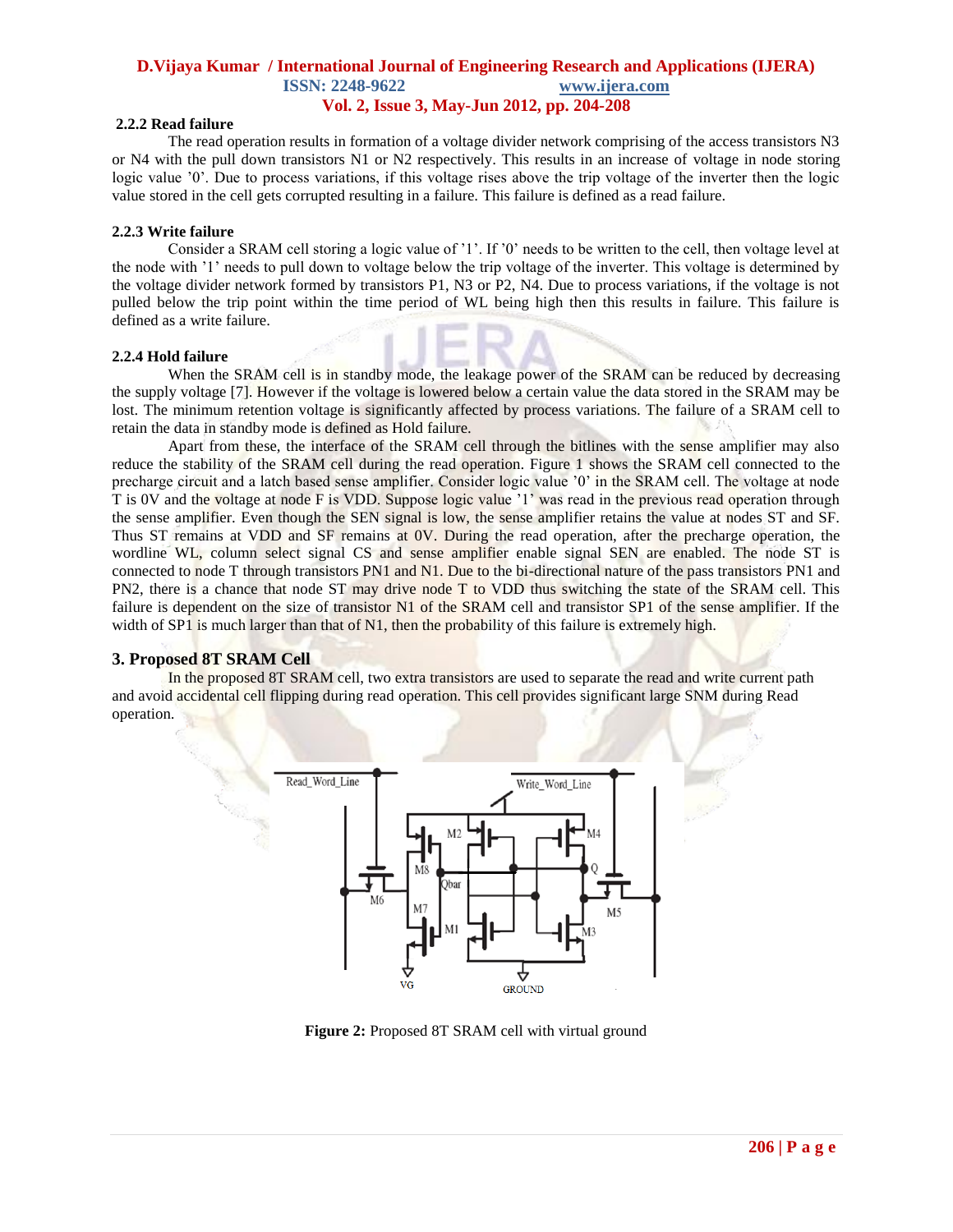#### **3.1.1 8T Write Operation**

Transistor M5 is turned on by enabling the write\_word\_line*.* For writing "1" write\_bit is charged to logic "1" then *Q* charges to logic "1" and Qbar discharges to logic "0". For writing "0" write bit is charged to logic "0" then *Q* discharges to logic "0" and Qbar charges to logic "1".

#### **3.1.2 8T Cell Read Operation**

Before read operation starts Read\_bit is precharged to zero and then M6 is turned on by enabling the Read word line .During Read '0' M8 and M7 are turned ON and OFF respectively. So the Read bit line starts to charge. Sense amplifier detects 0.22v rise in the Read bit line and gives output as logical '0'. During Read '1' M8 and M7 are turned OFF and ON respectively. So the Read\_bit line remains at 0v only. Sense amplifier detects this and gives output as logical "1".

Read operation is done by M6, M7 and M8 MOSFETs. The read path doesn't include the node's Q or Qbar which causes no disturbance to the memory circuit during read operation. Hence the main problem of stability in the conventional cell is avoided in the 8T cell.

#### **3.1.3 Role of virtual ground**

Whenever Q is  $0'$  and Read Word Line is not enabled M7 causes unnecessary leakage. This can be avoided by connecting M7 to the virtual ground instead of ground. Virtual ground acts as ground when Read Word Line is enabled and in other case it provides logical '1'. On overall this reduces a considerable amount of leakage power.

#### **4. Characteristics of Proposed 8T SRAM Cell**

The determination of characteristics of the new SRAM cell and the comparison with the existing architectures are conducted. Cadence was used for circuit level simulation. The target technology chosen was 180nm. Scaled dimensions for the transistors were assumed with a lambda of 90nm. The minimum length and width of a transistor were assumed to 180nm and 240nm respectively. The supply voltage was assumed to be VDD=1.8V. Initially the leakage of the SRAM cell is analyzed. Later, process variations are introduced and the variations of these characteristics are presented. The power of the memory architecture is dependent on the application. Hence the best case and worst case for both these characteristics are presented. A memory bank which consists of 128 rows and 8 columns array of proposed 8T SRAM is designed. Another 128\*8 conventional 6T SRAM is also designed for comparison.

#### **4.1 Leakage Power**

Leakage power of a SRAM cell is the power consumed by the SRAM cell when it is in standby mode. Figure7 shows the comparison of the leakage power of the SRAM cells. Since the transistors of the proposed SRAM cell are sized to minimum, the leakage power is less when compared to the other conventional SRAM cells even though the 8 transistor SRAM cell has an extra path for discharging the read bitline.